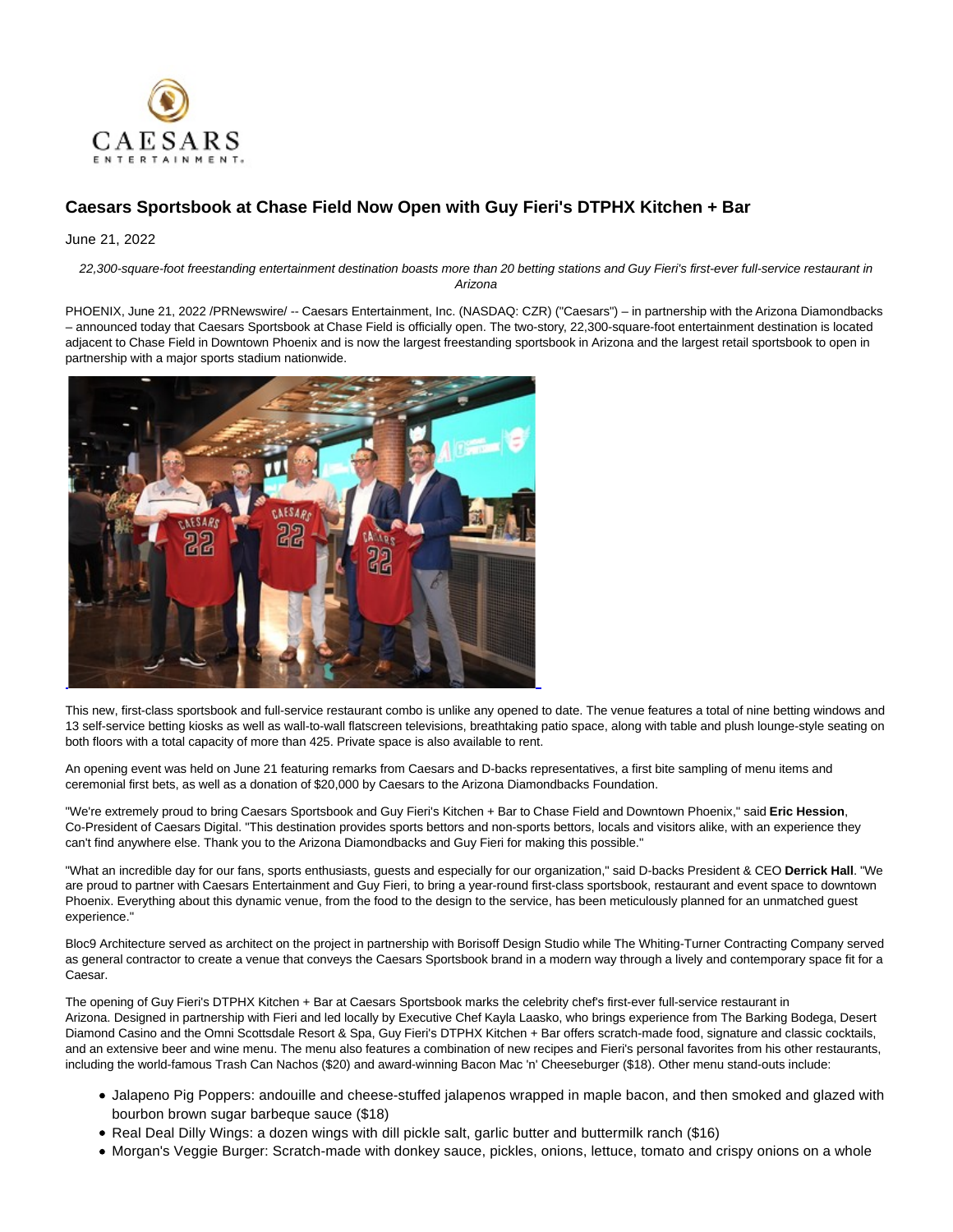wheat bun (\$16)

- Motley Que Pulled Pork: pulled pork shoulder smothered in Guy's bourbon brown sugar sauce, stacked with citrus slaw, pickle chips, aged cheddar cheese, onion straws and donkey sauce on a toasted pretzel hoagie (\$17)
- Blackened Salmon: pan-roasted salmon with blackened "dirty" fried rice, charred asparagus and garlic-lime compound butter (\$28)
- Cheesecake Challenge: half of a New York-style marble cheesecake topped with potato chips, pretzels and hot fudge (\$24)

"I've worked with the Caesars team for nearly a decade opening restaurants all over the country together. They are the best of the best," said **Fieri**. "The idea of bringing this next-level restaurant concept to Arizona, a place where I have showcased more than 30 restaurants through 'Diners, Drive-Ins and Dives' over the years, was a no-brainer for me. Thank you to the D-backs and Caesars for making it happen."

Caesars Sportsbook is now open Monday through Thursday from 9 a.m. to 11 p.m., on Friday from 9 a.m. to 1 a.m. on Saturday from 8 a.m. to 1 a.m., and on Sunday from 8 a.m. to 11 p.m. Guy Fieri's DTPHX Kitchen + Bar is open Sunday to Thursday from 11 a.m. to 10 p.m. and on Friday and Saturday from 11:30 a.m. to 10 p.m. for food service and until 1 a.m. both nights for beverage service. The venue will also be open during D-backs off days and have expanded hours during football season.

The Caesars Sportsbook app integrates mobile sports betting with Caesars' industry-leading loyalty program, [Caesars Rewards.](https://c212.net/c/link/?t=0&l=en&o=3573778-1&h=622751268&u=https%3A%2F%2Fwww.caesars.com%2Fmyrewards&a=Caesars+Rewards) Every wager placed on the mobile app rewards the bettor with Tier Credits and Reward Credits that can be used to unlock unbeatable experiences within the Caesars portfolio of properties and partnerships, including access to VIP experiences with the D-backs at Chase Field or at the heart of the famed Las Vegas Strip.

Eligible sports fans in Arizona ca[n download t](https://c212.net/c/link/?t=0&l=en&o=3573778-1&h=1156575511&u=https%3A%2F%2Fwww.williamhill.com%2Fus%2Faz%2Fget-the-app&a=download)he Caesars Sportsbook app, register, and deposit funds to take advantage of a special sign-up offer for first-time users:

## **Insure your first bet for up to \$1,500**

- Sign up, deposit, and place your first bet
- If that first bet isn't a winner, receive a free bet equal to the amount of your first wager up to \$1,500

Caesars is an official sports betting partner of the Arizona Diamondbacks, an authorized gaming operator of Major League Baseball, and has partnerships with the NFL, NBA, NHL, and several individual teams.

For refreshing, real-time industry updates and to join the empire of like-minded Caesars, players can engage with the Caesars Sportsbook on Twitter, Instagram and Facebook at @CaesarsSports. For more information, please visi[t dbacks.com/GuyDTPHX o](https://c212.net/c/link/?t=0&l=en&o=3573778-1&h=3550880831&u=https%3A%2F%2Fwww.dbacks.com%2FGuyDTPHX&a=dbacks.com%2FGuyDTPHX)r @GuysDTPHX on Facebook, Twitter and Instagram.

## **About Caesars Entertainment, Inc.**

Caesars Entertainment, Inc. (NASDAQ: CZR) is the largest casino-entertainment company in the US and one of the world's most diversified casinoentertainment providers. Since its beginning in Reno, NV, in 1937, Caesars Entertainment, Inc. has grown through development of new resorts, expansions and acquisitions. Caesars Entertainment, Inc.'s resorts operate primarily under the Caesars®, Harrah's®, Horseshoe®, and Eldorado® brand names. Caesars Entertainment, Inc. offers diversified gaming, entertainment and hospitality amenities, one-of-a-kind destinations, and a full suite of mobile and online gaming and sports betting experiences. All tied to its industry-leading Caesars Rewards loyalty program, the company focuses on building value with its guests through a unique combination of impeccable service, operational excellence and technology leadership. Caesars is committed to its employees, suppliers, communities and the environment through its PEOPLE PLANET PLAY framework. Know When To Stop Before You Start.® Gambling Problem? Call 1-800-522-4700. For more information, please visi[t www.caesars.com/corporate.](https://c212.net/c/link/?t=0&l=en&o=3573778-1&h=3976796007&u=https%3A%2F%2Furldefense.proofpoint.com%2Fv2%2Furl%3Fu%3Dhttps-3A__c212.net_c_link_-3Ft-3D0-26l-3Den-26o-3D3244422-2D1-26h-3D3063613626-26u-3Dhttp-253A-252F-252Fwww.caesars.com-252Fcorporate-26a-3Dwww.caesars.com-252Fcorporate%26d%3DDwMGaQ%26c%3DP4PXXUBERirwlJNc_5PLAA%26r%3DObT_S2fspMgZflW0mHF5GWXba-9oEAOGRUAwoMeN8Ew%26m%3D7AAow_XzEAozJmUwELOC9ud_P997boj5Xms4VD_HuoA%26s%3DzGN7lFyZbk5HprrWLHCkHVAlnAbCq7e4ynztpxx4GnY%26e%3D&a=www.caesars.com%2Fcorporate)

## **About Arizona Diamondbacks**

The Arizona Diamondbacks provide industry-leading entertainment in a clean, safe and family-friendly environment and make a positive impact on its fans and civic partners. Their mission is guided by the Circle of Success: team performance, fan experience, financial efficiency, workplace culture, and community contribution. The D-backs' pinnacle on-field moment was their 2001 World Series title, the only championship among the 4 major Valley teams. Since being established in 1997, the Arizona Diamondbacks Foundation has donated over \$75 million in charitable contributions to the Arizona community, more than the state's other professional sports teams combined. The club, established in 1995 and whose inaugural season was in 1998, plays their home games in downtown Phoenix at Chase Field, the first Major League stadium in the United States to feature a pool as well as a retractable roof over a natural-grass playing surface (now synthetic grass). For more information, please visi[t dbacks.com o](http://dbacks.com/)r on social media via @Dbacks and @LosDbacks.

L

\*\*For High-Res Images, click [here\\*\\*](https://c212.net/c/link/?t=0&l=en&o=3573778-1&h=180910850&u=https%3A%2F%2Fwww.dropbox.com%2Fscl%2Ffo%2Fm88tdxjuzu2oj1w5k0yxe%2Fh%3Fdl%3D0%26rlkey%3Due4envsqyg7twdq14mgqhb1e7&a=here) \*\*For B-roll, click [here\\*\\*](https://c212.net/c/link/?t=0&l=en&o=3573778-1&h=2686988394&u=https%3A%2F%2Fvimeo.com%2F722701617%2F384485d620&a=here)